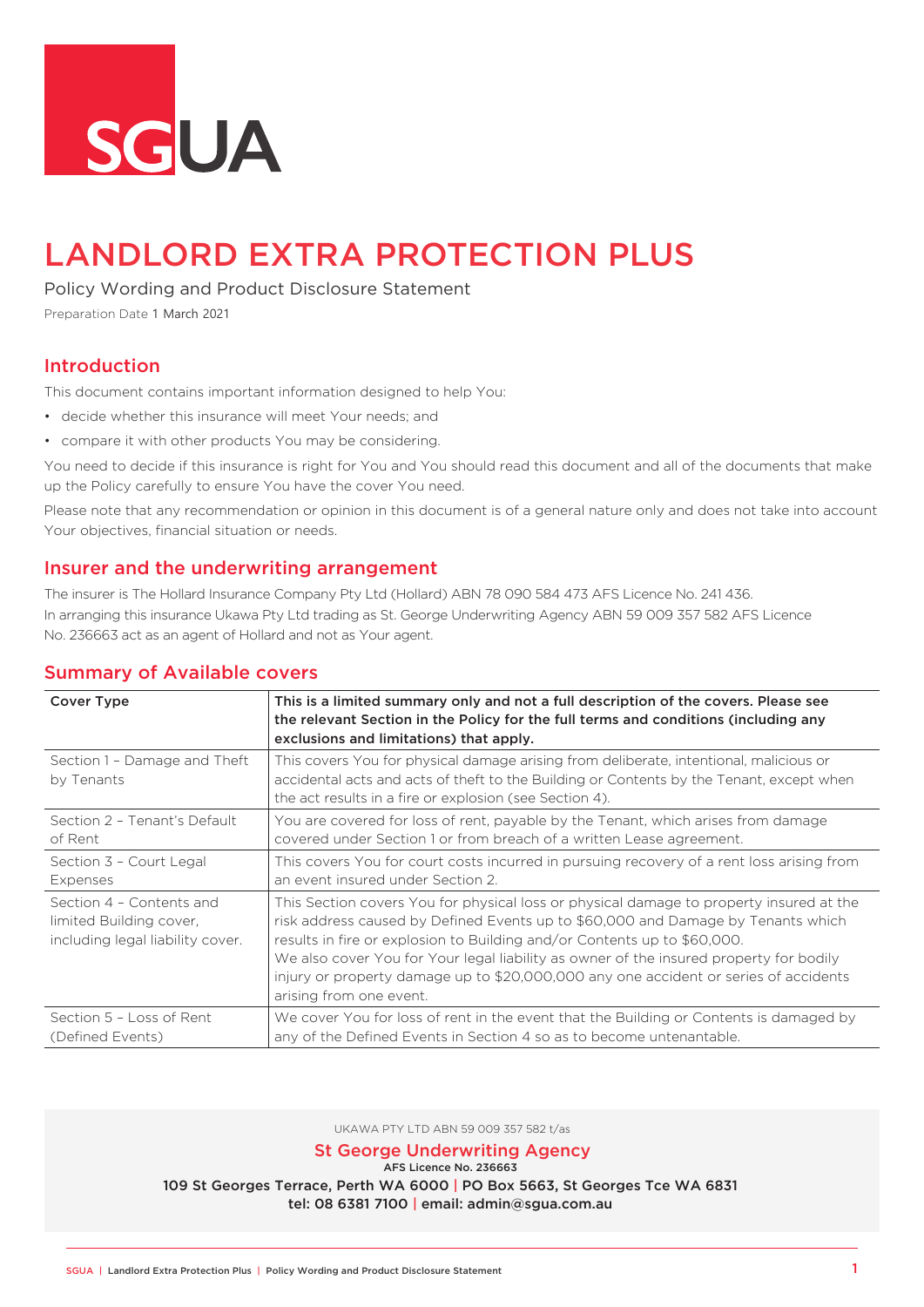# **In this Document** Page

| Understanding Your Policy and its important terms and conditions 3 |  |
|--------------------------------------------------------------------|--|
|                                                                    |  |
|                                                                    |  |
|                                                                    |  |
| Information on this Product Disclosure Statement (PDS) 4           |  |
|                                                                    |  |
|                                                                    |  |
|                                                                    |  |
|                                                                    |  |
|                                                                    |  |
|                                                                    |  |
|                                                                    |  |
|                                                                    |  |
|                                                                    |  |
|                                                                    |  |
|                                                                    |  |
|                                                                    |  |
|                                                                    |  |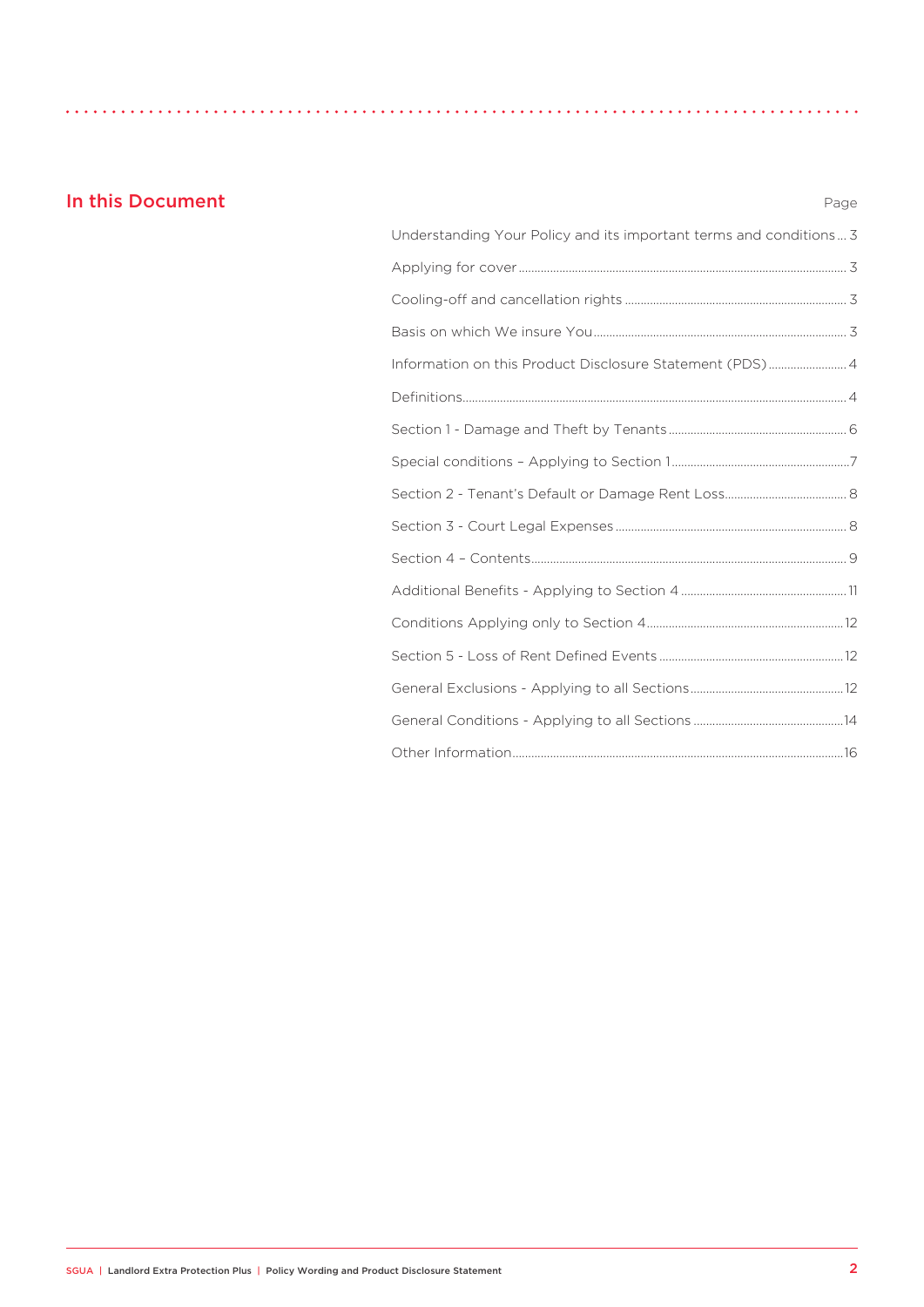# Understanding Your Policy and its important terms and conditions

To properly understand the Policy's significant features, benefits and risks You need to carefully read:

- a. about each of the available covers provided in Sections 1 to 5:
- b. the rest of this "Introduction" section this sets out how You apply for cover, the basis on which We insure You, the duty of disclosure You need to meet before We insure You, Your Cooling off rights, renewals, Our privacy information and Our dispute resolution procedures;
- c. "Definitions" section this sets out the special meaning of certain words used in the Policy. In some cases, certain words might be given a special meaning in a particular section of the Policy when used;
- d. "General Exclusions Applying to all Sections" - this sets out the general exclusions and limits that apply to all covers and benefits:
- e. "General Conditions Applying to all Sections" - this sets out certain general rights and obligations that You and We have. If You do not meet them We may be able to refuse to pay a claim subject to the relevant law;
- f. "Other Information" section this explains other important information in relation to Your duty of disclosure, privacy, renewals and dispute resolution;
- g. the Schedule and any endorsements or other written changes to the standard cover We issue You with - these contain specific details relevant to You and can affect the cover.

# Applying for cover

When You apply for the Policy by completing Our application We or Our representative will agree with You on things such as: the Period of Insurance; Your premium; what property You want to cover; the limits You want for certain covers (if optional); excesses that will apply to You or others and whether any standard terms need to be varied (this may be by way of an endorsement). These details are recorded in the Schedule We issue to You.

The premium We charge varies according to the location where Your Premises is situated. You will also have to pay certain amounts in relation to compulsory government charges (e.g. Stamp Duty and GST) plus any additional charges of which We tell You. These amounts will be set out separately on Your Schedule as part of the total premium payable.

# Cooling-off and cancellation rights

You have a cooling-off period and cancellation rights under the Policy (see "General Conditions - Applying to all Sections" section for details).

# Basis on which We insure You

Where We agree to enter into a Policy with You it will be based on the information provided in Your application and subject to payment of the required premium by the required date.

The Policy is made up of:

- Your Application;
- this Policy document, which sets out the standard terms and conditions of Your cover, including its limitations and exclusions:
- the Schedule, which shows the insurance details relevant to You. It may include additional terms and conditions (this may be by way of an endorsement) relevant to You that amend the standard terms of this document as well as any additional benefits You may be covered for; and
- any other change to the terms of the Policy otherwise advised by Us in writing (such as an endorsement or Supplementary PDS) which may vary or modify the above documents.

These are all important documents and should be carefully read together as if they were one document to ensure that You are satisfied with the cover. All Policy documentation should be kept in a safe place for future reference

If You require further information about the Policy or wish to confirm a transaction, call Us on (08) 6381 7100.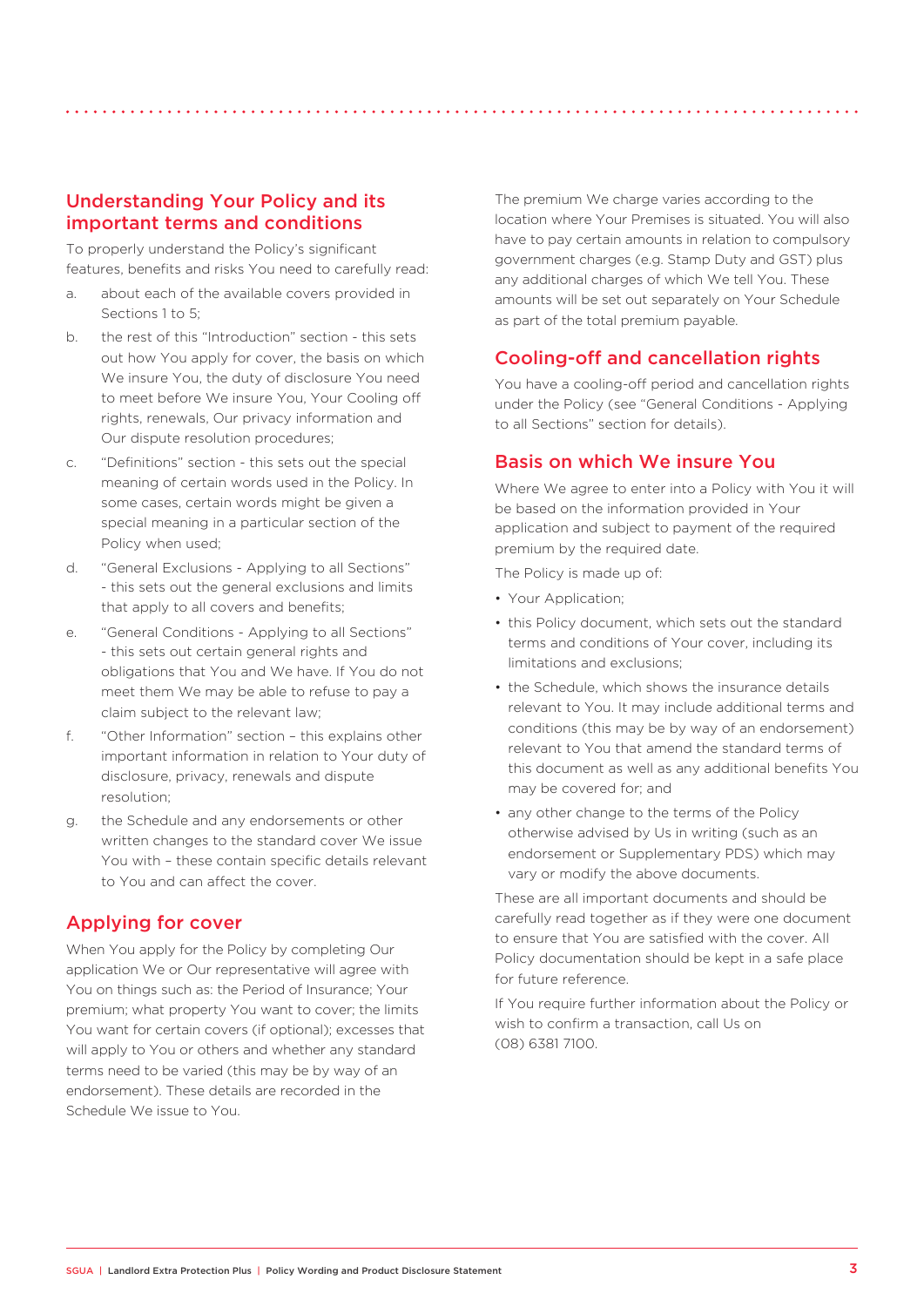We consider various factors to calculate Your premium, such as:

- Your Sum Insured;
- location of the insured property;
- Your claims experience.

The premiums payable by You are subject to applicable Commonwealth and State taxes and charges such as the Goods and Services Tax, Stamp Duty, Emergency Services Levy (where applicable) and SGUA's administration fee. The amount of these taxes, duties and/or fees will be shown in Your Policy Schedule.

### Excesses

Your excess is the amount that You agree to contribute at the time that a claim is paid. The excess selected for Your Building and/or Contents will be clearly documented in Your Policy Schedule.

Your standard excess applies to each and every claim unless stated otherwise.

### Underinsurance

It is Your responsibility to ensure that the nominated sums insured are adequate, You should continue to reassess these sums insured during the currency of the Policy and prior to renewal each year.

# Information on this Product Disclosure Statement (PDS)

The Policy provides a number of covers which may or may not be provided to You as a retail client under the Corporations Act 2001 (Cth) depending on Your circumstances. Only the parts of the Policy document relevant to cover provided to You as a retail client and any other documents which We tell You are included, make up the PDS for the purposes of the Act.

Information in the PDS may need to be updated from time to time if certain changes occur where required and permitted by law. We will issue You with a new PDS or a supplementary PDS or other compliant document to update the relevant information except in limited cases. Where the information is not something that would be materially adverse from the point of view of a reasonable person considering whether to buy this insurance, We may issue You with notice of this information in other forms or keep an internal record of such changes.

You can obtain a paper copy of any updated information without charge by calling Us on the telephone number provided on the front cover of this Policy document.

# **Definitions**

"Accidental Damage" means a sudden and unexpected unintentional loss or damage, provided that the loss or damage is not already covered by, or able to be insured by, or is not excluded by any other sections of the Policy irrespective of whether or not You have elected to insure under any or all of these sections.

"Building" means the property described below, at the risk address shown in the Schedule but excluding any items for which a Tenant is legally liable under the terms of a Lease or similar agreement:

- a. the dwelling house, residential flat or home unit and all domestic outbuilding;
- b. structural domestic improvements including:
	- i. built-in furniture,
	- ii. paths, driveways, terraces, walls, gates, fences, masts, aerials and clothes lines,
	- iii. permanently fixed swimming pools, saunas and spas and associated equipment but not inflatable pool covers;
- c. pipes, ducts, wires, cables, meters and switches, all of which supply the Building with either light, heat, cooling, telephone, gas, water, drainage or sewerage;
- d. fixed (non-portable):
	- i. room heaters, stoves, air conditioners, fans, light fittings and hot water systems;
	- ii. appliances or equipment attached to the gas, plumbing, drainage or sewerage systems, or to the electrical systems other than those items which plug into power points;
- e. exterior blinds and awnings and fixed wall, floor or ceiling coverings other than carpets and floating floors.

"Contents" means the property described below in the Premises for the use of the Tenant and belonging to You:

- a. fixtures, fittings, furniture or carpets
- b. Household Goods and furnishings other than those described in (d) below;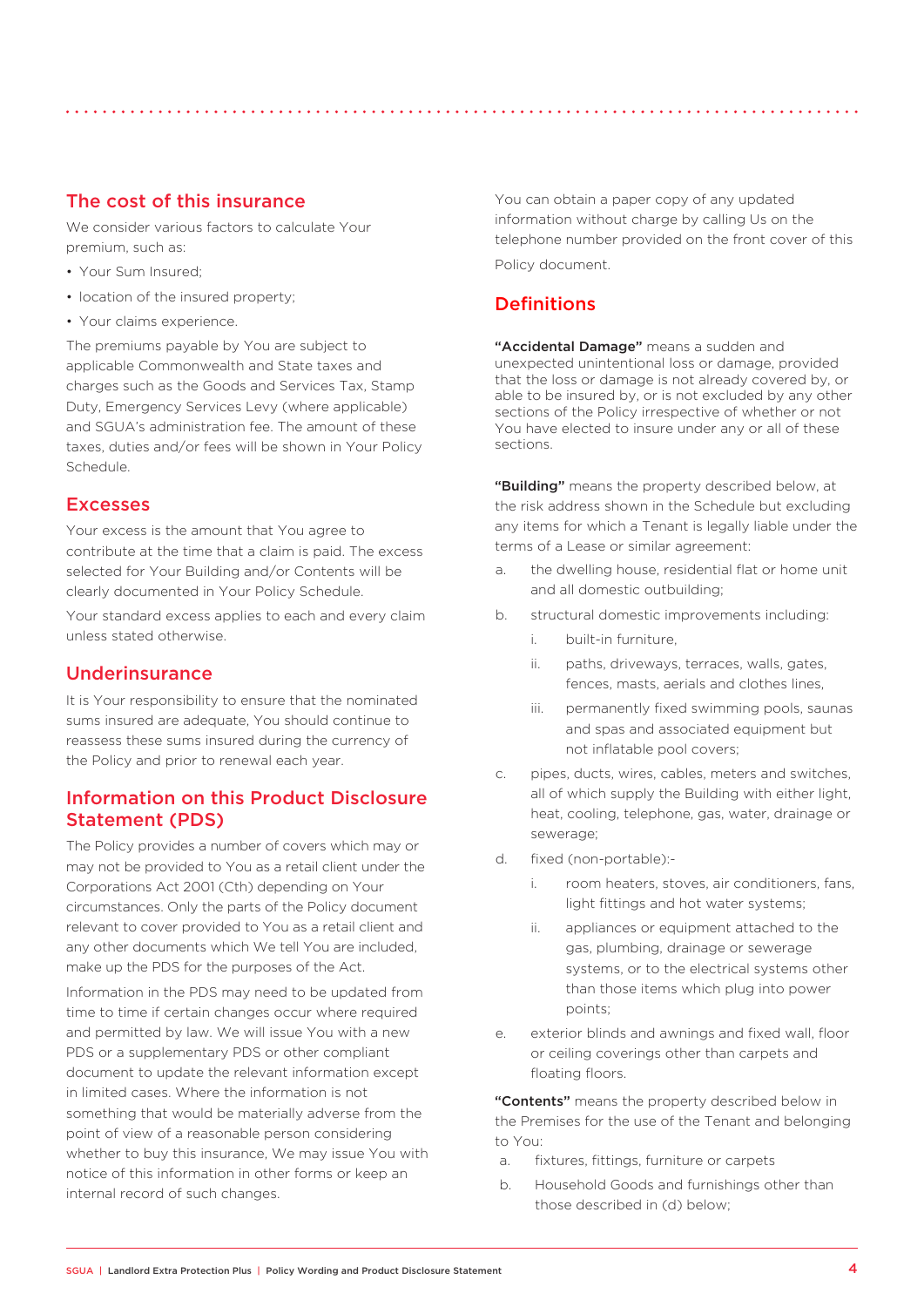- c. in respect of strata title properties temporary walls, floor and ceiling covers, structural improvements and decorations particular to a certain lot which the body corporate or similar is not required by law to insure;
- d. antiques, works of art, collections of any kind and electronic equipment not fixed in the Premises, provided that such items are specified in the Schedule, and provided also that this definition (d) does not include refrigerators, stoves, washing machines or clothes dryers
- e. swimming pools not permanently fixed.

Contents shall not mean motor vehicles (other than garden implements used for private purposes), motor cycles, caravans, trailers, watercraft and aircraft (other than model aircraft) or any accessories in or on the aforesaid items, plants or shrubs or trees in gardens, animals, birds or fish, furs, jewellery, gold/ silver articles, documents and money.

"Deliberate Damage" means damage arising from an intentional or deliberate act (which does not include an omission) by the Tenant where the damage:

- a. can be shown to have been foreseeable by a reasonable person; and
- b. occurred whilst the Tenant occupied the Premises; and
- c. was not noted on the Property Condition Report at the beginning of the tenancy.

"Deliberate Damage" also includes Theft by Tenants as described in Section 1.

"Flood" means the covering of normally dry land by water that has escaped or been released from the normal confines of any of the following:

- a lake (whether or not it has been altered or modified);
- a river (whether or not it has been altered or modified);
- a creek (whether or not it has been altered or modified);
- another natural watercourse (whether or not it has been altered or modified);
- a reservoir;
- a canal; or
- a dam.

"Floorcoverings" means material used to cover the floor of a room. Floorcoverings includes:

- carpet;
- rugs;
- floating floorboards; and
- tiles.

"Household Goods" means goods used in the

Building which:

- i. are consumable; or
- ii. have a short-term life (for example kettles, cutlery, kitchen utensils, Manchester, linen); or
- iii. are non-electrical goods used for housekeeping/cleaning purposes such as mops, dustpans etc.

"Indemnity Basis" means We will deduct an amount for depreciation based on the original age of the damaged item before the claim occurred.

"Lease" means a written and enforceable lease, as a domestic rental property, of the risk address stated in the Schedule between You and the Tenant, complying with state legislation, for a term of three (3) months or more.

"Period of Insurance" means the period during which cover is provided under the Policy as shown in the Schedule. Any period for which the Policy is renewed is treated as a separate Period of Insurance.

"Policy" means this document, the Schedule, and any other change to the terms of the Policy otherwise advised by Us in writing (such as an endorsement or Supplementary PDS) which may vary or modify the above documents.

"Premises" means the Building and land encompassed by the Lease.

"Schedule" means the relevant document We issue including on renewal or variation of the Policy. The Schedule shows Your Policy number, together with the details of Your cover including the sections of the Policy which apply to You. Coverage for any section is indicated where a dollar amount is listed next to it.

"Storm" means violent atmospheric disturbance which may be accompanied by rain, hail, snow or sleet. Storm does not mean persistent bad weather. or intermittent rain, persistent rain or heavy rain by itself but includes a flash flood.

"Subletting" means to rent all, or part of a property from one who is a Tenant rather than the Landlord.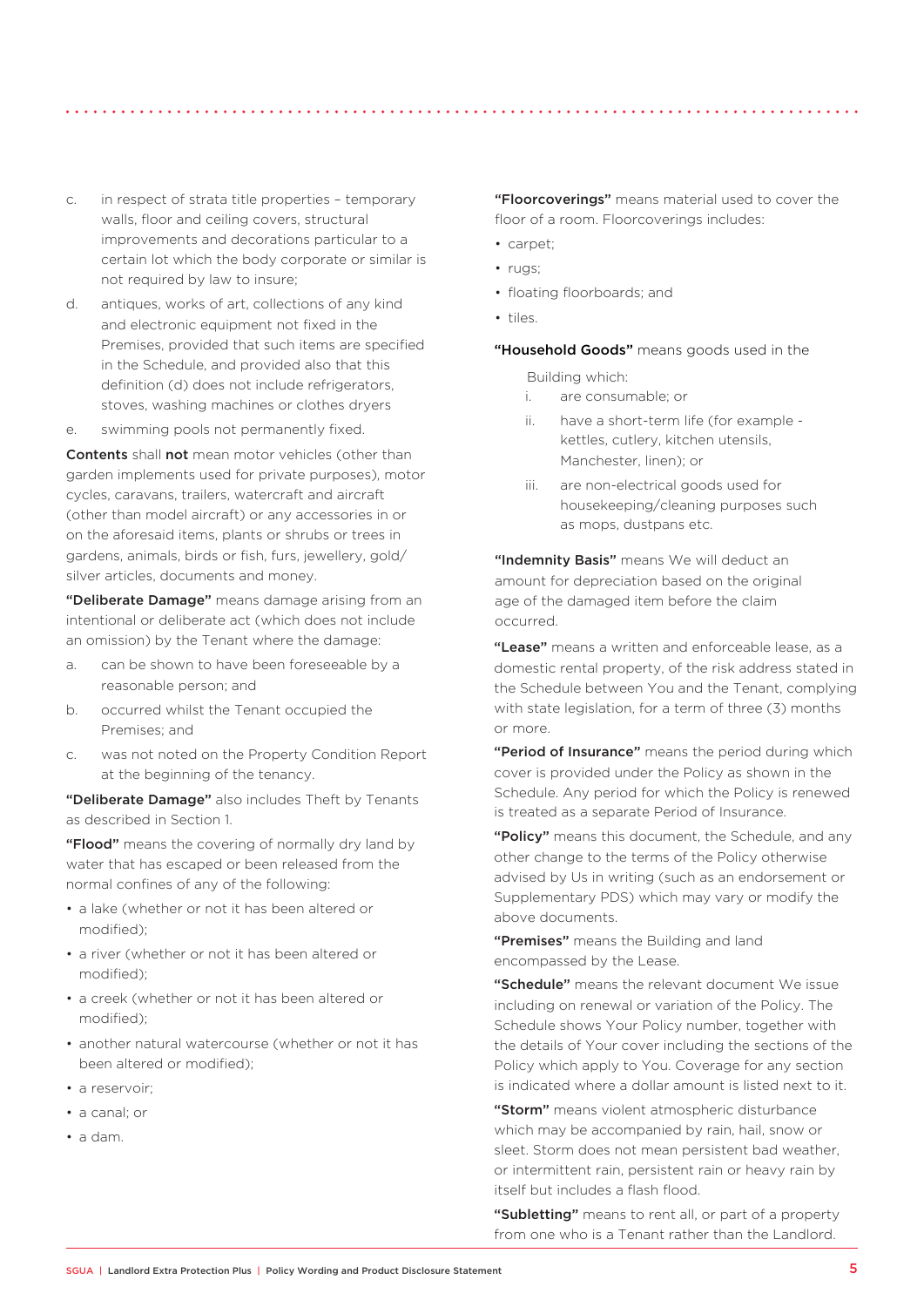"Sum(s) Insured" means the relevant amount(s) (including any applicable sub-limits) shown in the Schedule or other Policy documents as the Sum Insured applicable to the relevant cover provided under the Policy.

"Tenant" means the tenant covered under the Lease and includes any immediate family of the tenant residing at the Premises.

"Window Coverings" Decorations for a window comprising of:

- blinds
- shutters
- curtains
- drapes, swags, valances

"We" "Us" "Our" means St. George Underwriting Agency acting as an agent of the insurer, The Hollard Insurance Company Pty Ltd.

"You" "Your" "Yourself" means the insured named in the Schedule.

# Section 1 - Damage and Theft by Tenants

If Your Schedule specifies that You are covered under this Section, We will insure You against:

- a. Deliberate Damage by Tenants for losses arising from Deliberate Damage done to the Building and/or Contents by the Tenant but excluding Household Goods.
- b. **Theft by Tenants** occurring during the Period of Insurance, subject to the following conditions:
	- i. Theft constitutes a crime and must be reported to police;
	- ii. Each claim is subject to an excess payable by You of \$250;
	- iii. Loss or disappearance or non-return of remote controls or keys does not constitute theft.

We will **not** cover You for Loss or Damage to Household Goods (refer to "Household Goods")

We will cover You for the cost of re-keying locks following a court-ordered eviction up to a maximum of \$1000 any one claim.

c. Accidental Damage caused by Tenants and/or cats and dogs owned by Tenants occurring during the Period of Insurance

> The following sub-limits apply to any one claim under this Defined Event:

- i. Floorcovering (including floating floors) \$1,500;
- ii. Painting \$1,000;
- iii. Window Treatments \$1,000;
- iv. Benchtops and vanity tops \$1,500;

unless more specifically insured elsewhere in this Policy.

However, this subsection (c) excludes loss or damage caused by or arising directly out of:

- 1. the actions of cleaning;
- 2. heat, smoke or soot when the Building or Contents have not caught fire;
- 3. tree roots;
- 4. poor housekeeping by Your Tenants or a member of Your Tenant's family or Your Tenant's guests. Poor housekeeping includes costs associated with the Tenant's untidy unclean or unhygienic living habits;
- 5. loss or contamination of water in swimming pools, spas or water tanks or similar structures;
- 6. Damage to swimming pools or similar structures;
- 7. Scorching except as covered below.

#### Excess

Claims under this subsection (c) are subject to an excess payable by You of \$250 for each event, not exceeding a maximum of \$500 for each claim.

d. **Scorching** caused by cigarettes, irons or hot cooking pots/pans.

This cover only applies to:

- a. carpet, but only in the room where the loss or damage occurred; or
- b. bench/vanity tops, but only to the section of bench/vanity top that was damaged.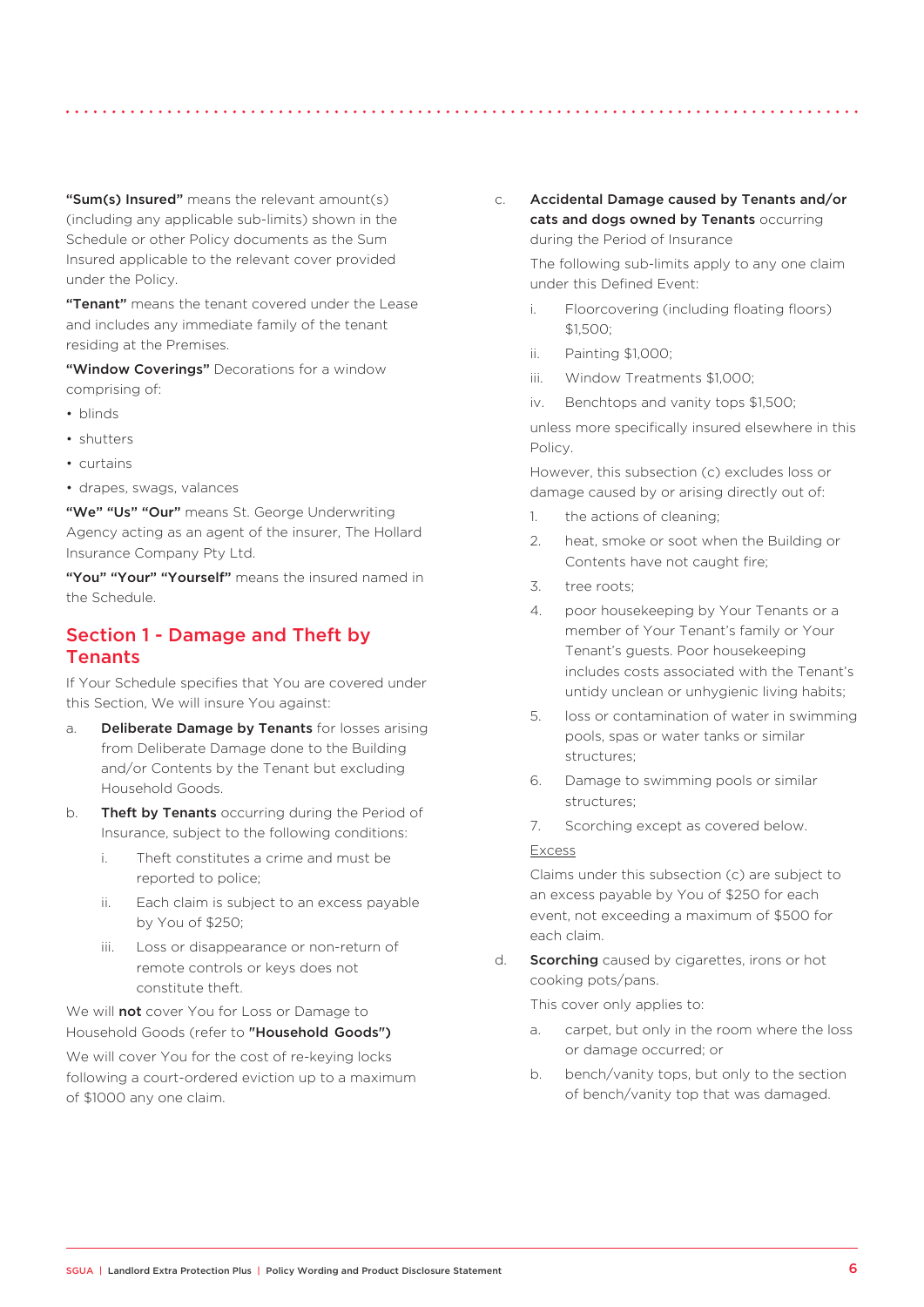### Excess

Claims under this subsection (d) are subject to an excess payable by You of \$100 for each event.

e. Garbage removal expenses incurred for the purpose of removing garbage left by the Tenant in order to return the Premises to a lettable condition, but excluding costs associated with the use of regular garbage removal services provided by local councils and the like.

### Limit

Claims under this subsection (e) are subject to a limit of \$500 for any one Tenant under Sections 1 and 2 combined.

### Sum Insured

This Section 1 of the Policy is subject to a limit of \$60,000 during the currency of any one Lease (subject to the other terms and conditions of the Policy).

### Provided that

- i. no claim will be admitted until such time as any monies collected under the state legislation applicable to residential tenancies are exhausted.
- ii. Fire or explosion which arises from Deliberate Damage by the Tenant is excluded from this Section 1 (refer to Section 4).
- iii. It is a condition of this Section of the Policy that You and/or anyone acting on Your behalf take reasonable steps to minimise Your loss or damage. Failure to take reasonable steps may result, to the extent permitted by law, in Your claim being reduced.
- vi. It is a condition of this Section that the actions of the property manager appointed by You to manage the insured property shall be deemed to be Your actions.
- v. The maximum limit of indemnity applicable to all costs associated with methamphetamine and/or illicit drug contamination in the property is \$60,000. The acceptance of a claim under this sub-limit is subject to the submission of an approved laboratory test which indicates that the level of contamination within the property is found to exceed legally acceptable levels.
- vi. Cover is unavailable for properties with Leases in a company name unless preauthorised by SGUA.
- vii. We will not cover You for Loss or Damage to Household Goods (refer to Definitions).

The most We will pay for all claims under this Section 1 is \$60,000 during the currency of any one Lease.

# Special conditions – Applying to Section 1

#### Reinstatement conditions

1. Where the Schedule specifies that You are covered for Damage by Tenants and there is a valid claim under Section 1, We will pay the cost of reinstatement of property destroyed or damaged to a condition substantially the same as but not better than its condition when new up to the sum insured stated on Your Schedule, which includes the additional costs necessary to comply with government or local by-laws. We will pay the replacement cost of any item of furniture or home electrical appliance (other than clothing and household linen) lost destroyed or damaged provided that the item is not more than 20 years old at the time of the loss destruction or damage. Replacement cost means the cost of replacing or repairing to a condition substantially the same as the condition of the item when new up to the sum insured stated on Your Schedule.

#### Provided that

- i. cover in respect of carpets, wall, floor and ceiling coverings, internal blinds and curtains is restricted to the room or rooms in which loss or damage occurs;
- ii. reinstatement or repair is effected without undue delay;
- iii. the property is maintained in good condition;
- iv. until a sum equal to the cost of reinstatement or replacement has been actually incurred, Our liability will be limited to the present value of the property destroyed or damaged.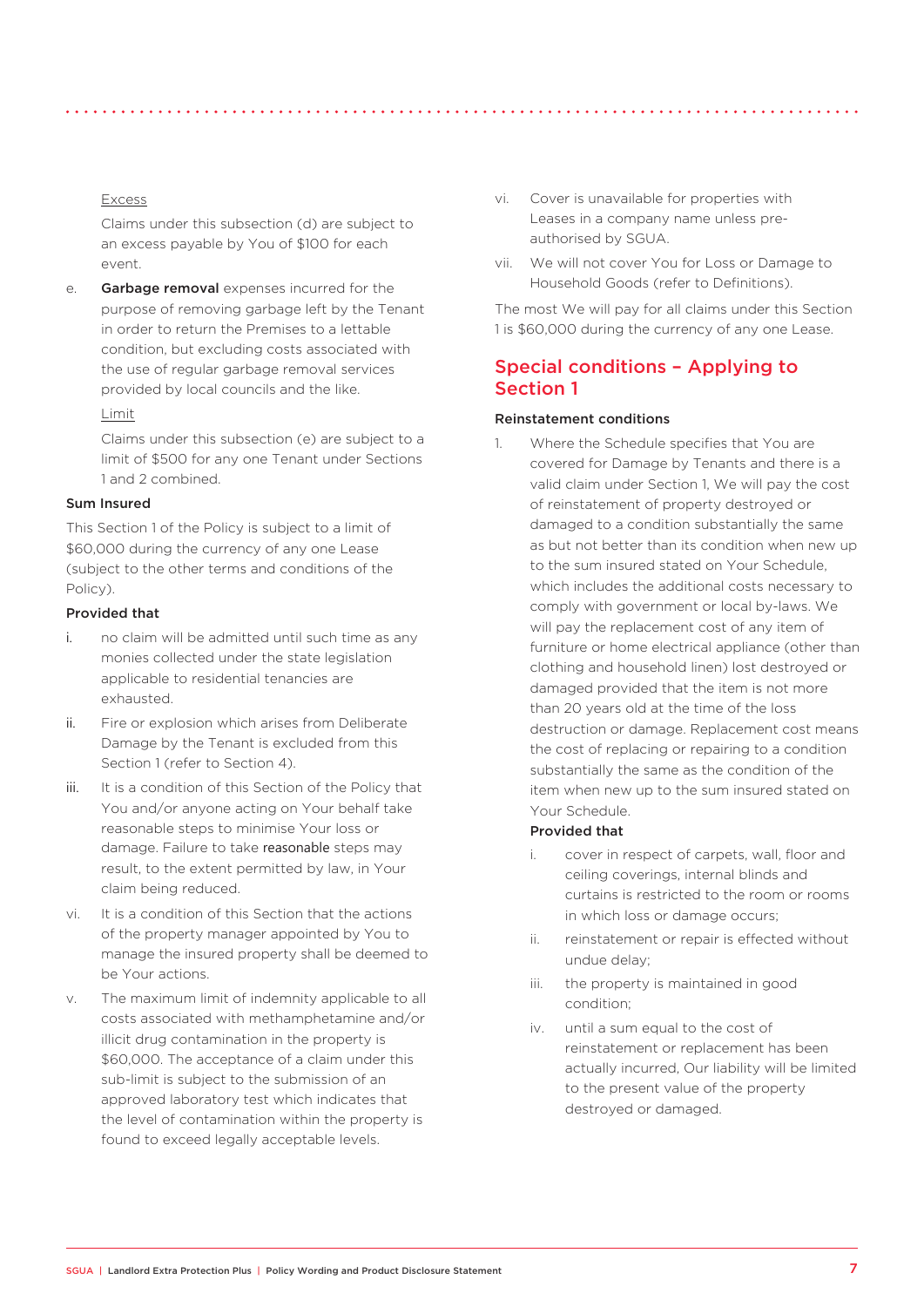# Section 2 - Tenant's Default or Damage Rent Loss

We will insure You (subject to the other terms and conditions of the Policy) for loss of rent under a Lease suffered during the Period of Insurance arising from:

- a. The Premises being unfit for at least 7 days caused by Tenant Damage for which a claim under Section 1 has been accepted. The total payable by Us will not exceed the lesser of fiftytwo (52) weeks rent or \$65,000 during the currency of any one Lease but We will not pay more than the weekly rent amount in the Lease up to a maximum of \$1,250 per week; or
- b. the default in payment of rent by the Tenant, or
- c. the departure of the Tenant from the Building without notice, or
- d. loss of rent due to a court or tribunal-ordered termination of the Lease due to hardship on the part of the Tenant, or
- e. loss of rent due to the death of a sole Tenant.

**Provided that** unless stated in the Schedule to the contrary, the total amount payable by Us for:

- Sections 2 (b), (c) and (e) in total will not exceed the lesser of twelve (12) weeks rent or \$15,000; and
- Section 2 (d) will not exceed the lesser of four (4) weeks rent or \$5,000;

during the currency of any one lease, but We will not pay more than the weekly rent amount in the Lease up to a maximum of \$1,250 per week.

Cover is unavailable for properties with Leases in a company name unless pre-authorised by SGUA.

Rent loss which results from fire or explosion caused by Deliberate Damage by the Tenant is excluded, to the extent permitted by law, from this Section 2 (refer to Section 5).

It is a condition of this Section of the Policy that You and/or anyone acting on Your behalf take all available steps to minimise rent loss. We may, reduce or refuse Your rent loss claim if You or Your property manager:

- a. fails to issue or delays issuing rent arrears and termination notices to the Tenant, or
- b. fails to pursue or delays pursuing a court or tribunal order for the eviction of the Tenant following the expiry of the breach or termination notice.

The above processes should be followed in accordance with the relevant Tenancy Act in the State or Territory in which Your property is located.

Further, it is a condition of this Section that the actions of the property manager You appoint to manage the insured property, shall be deemed to be the actions of the Insured.

#### Garbage removal

This Section 2 is extended to include Garbage removal expenses incurred for the purpose of removing garbage left by the Tenant in order to return the Premises to a lettable condition, but excluding costs associated with the use of regular garbage removal services provided by local councils and the like.

Claims under this extension are subject to a limit of \$500 for any one Tenant under Sections 1 and 2 combined.

No claim shall be admitted under this Section 2 until such time as any bond monies collected under the state legislation applicable to residential tenancies are exhausted.

### Section 3 - Court Legal Expenses

We will insure You for legal expenses incurred for the purposes of recovering any amount payable under Section 2, comprising court application and/or court lodgement fees and/or court-appointed bailiff/sheriff  $f \circ \circ \circ$ 

We will further insure You for Your property manager's fees but only for attending the court or tribunal on Your behalf.

#### Provided that:

- a. The fee amount and structure is agreed in the management agreement with Your property manager prior to the commencement of court action; and
- b. The maximum amount payable under proviso (a) arising from any one claim is \$500.

The maximum amount that We will pay under Section 3 is \$5,000 for any one claim.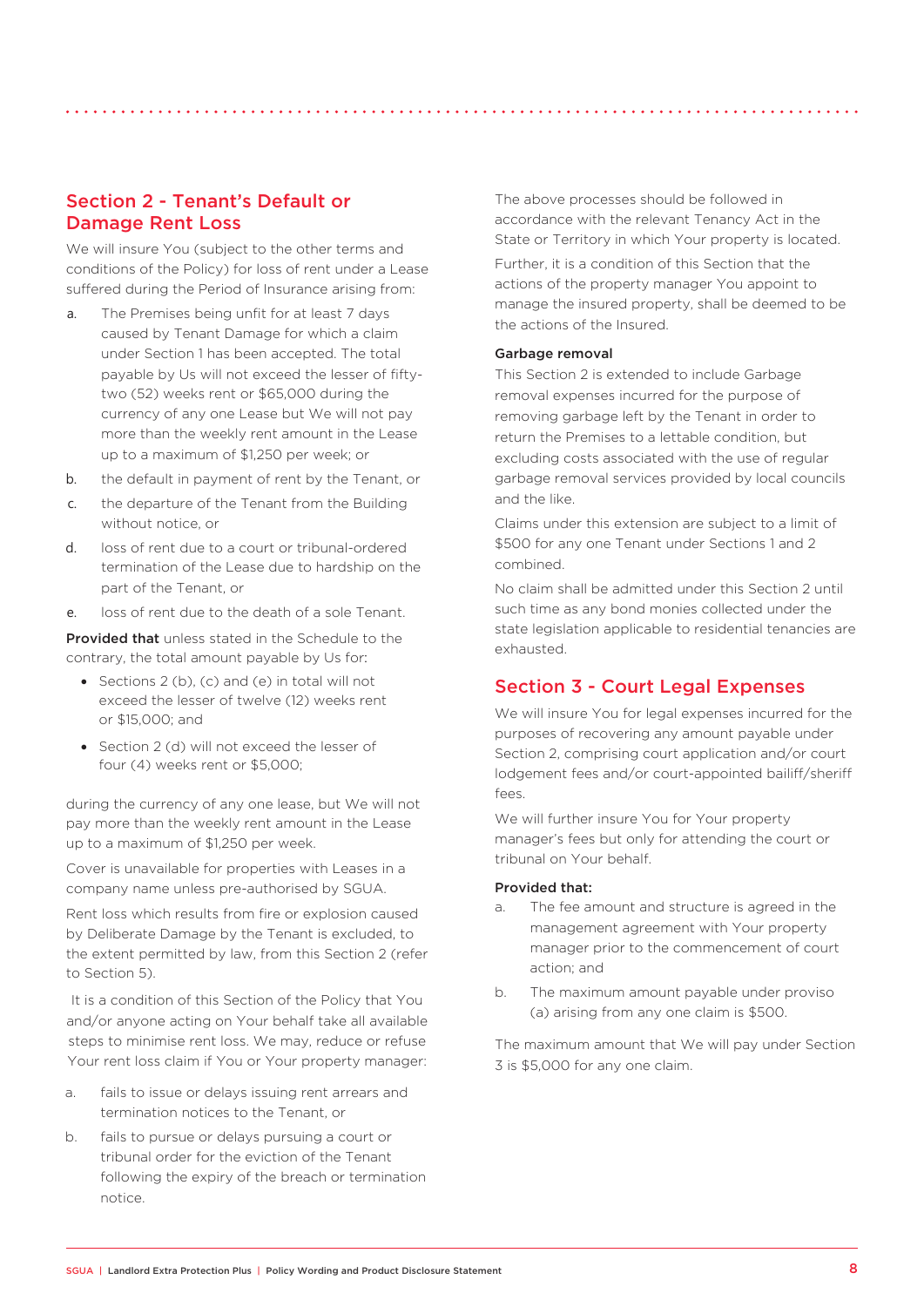# Section 4 - Contents

### Unless otherwise specified the most We will pay for all claims under this Section 4 is \$60,000.

### Defined Events

We will indemnify You in respect of physical loss or physical damage to the relevant Contents caused by the following Defined Events which occur during the Period of Insurance (subject to other terms and conditions of the Policy).

- 1. Fire, explosion, or lightning. However, this excludes damage:
	- a. which arises gradually out of repeated exposure to fire or smoke:
	- b. to any property as a result of its undergoing a process necessarily involving the application of heat;
	- c. to any property as a result of scorching and/ or melting (see Section 1 "Damage and Theft by Tenants" above);
	- d. heat, smoke or soot when the Building or Contents have not caught fire.
- 2. **Earthquake and tsunami**. The total amount payable by Us in respect of loss of or damage to Your Building caused by earthquake or tsunami during any period of 72 consecutive hours. The first \$200 is the excess, which is additional to any other excess that may be applicable under the policy.
- 3. Theft or any attempted theft (but excluding theft by any person ordinarily residing with You at the time of the theft and excluding theft or misappropriation by any Tenant or sub-Tenant or any servant of such Tenant or sub-Tenant). In respect of strata title properties Theft includes the cost of re-keying or replacing locks up to a maximum of \$1000 any one claim following damage to the locks or theft of the keys where the Insured is responsible for such costs. We will **not** cover You for Loss or Damage to Household Goods (refer to **Definitions**).
- 4. Bursting, leaking, discharging or overflowing of fixed guttering, fixed tanks, fixed pipes or other apparatus used to hold or carry liquid of any kind but excluding:
	- a. the cost of repair or replacement of the defective part(s) of the guttering, tanks, pipes or other apparatus giving rise to the said loss or damage, including the cost of making good the repairs or replacement;
- b. damage caused by the porous and/or deteriorated condition of grout; or
- c. damage caused by the lack of a waterproof membrane.

We will also pay for exploratory costs reasonably incurred in locating the source of damage subject to a limit of \$500 for any one occurrence, provided that a claim for damage is accepted under this Defined Event 4.

### 5. Glass breakage of:

- a. fixed glass, fixed shower base, fixed basin, fixed sink, fixed bath, fixed lavatory pan or fixed cistern forming part of Contents; or
- b. mirrors, or glass forming part of furniture (including glass table tops, fixed or unfixed).

but **excluding** accidental breakage of

- i. the screen of an electronic visual display unit;
- ii. a ceramic or glass cooking top, unless damage was caused by physical impact by an object;
- iii. tiles; or
- iv. glass in a picture frame or clock.
- 6. Acts of malicious persons or a deliberate or intentional act, except destruction or damage intentionally caused by:
	- a. You;
	- b. a member of Your family ordinarily residing with You;
	- c. a person acting with the express or implied consent of any one of them; or
	- d. a Tenant or sub-Tenant, where You are the lessor.

We will not cover You for Loss or Damage to Household Goods (refer to "Household Goods")

Note: Where the Building is left unfurnished or unoccupied on an 'every day' basis for any period more than 60 consecutive days, the cover provided in respect to Defined Events 1 to 6 will be suspended (with the exception of cover for lightning, earthquake and tsunami which will remain) unless We have provided Our written consent.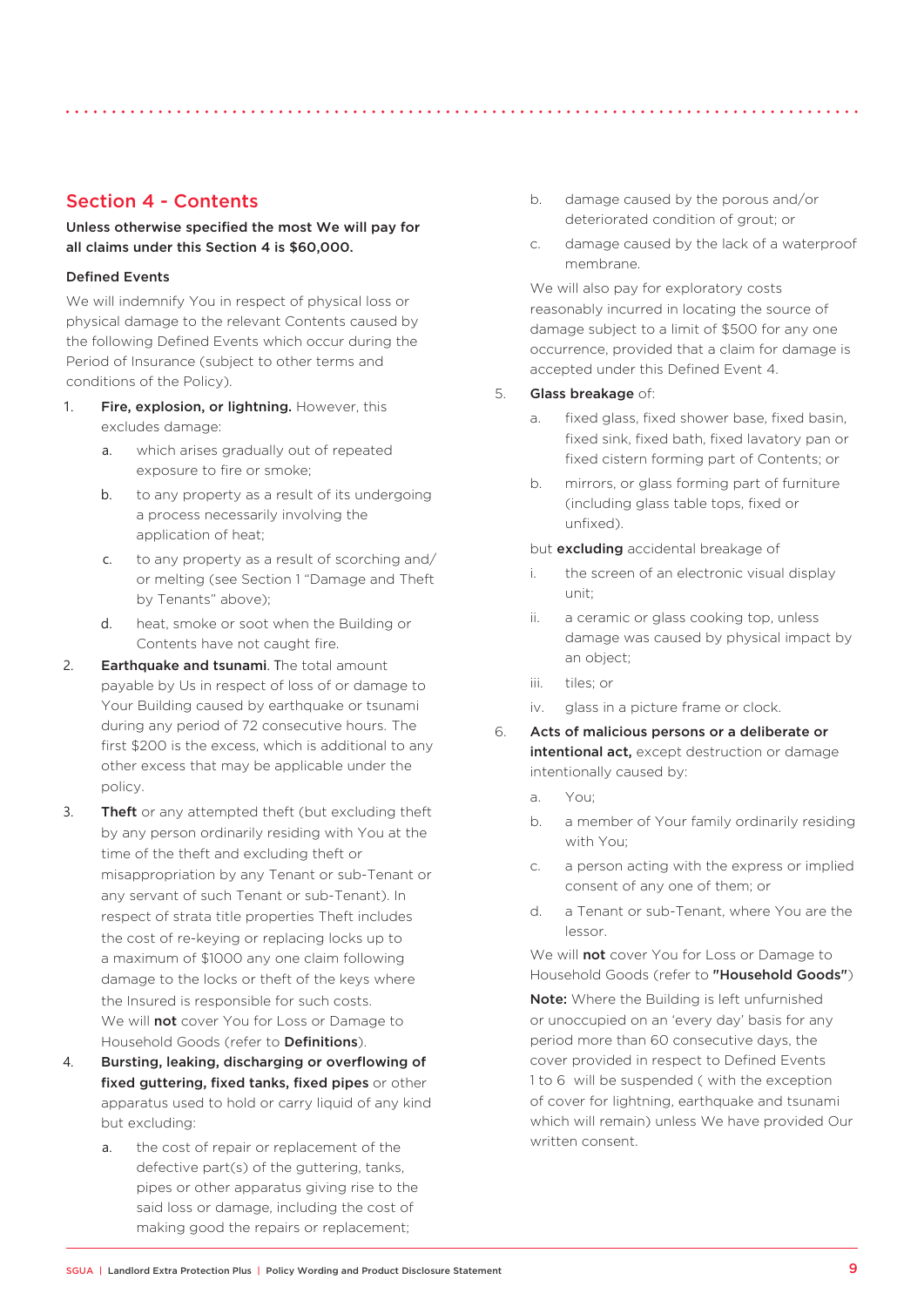This does not apply in circumstances where the property is being managed as a rental property by a licensed real estate property manager.

7. **Accidental Damage** but excluding Accidental Damage caused by Tenants or their guests (see Section 1 "Damage and Theft by Tenants" above).

There is no cover under Accidental Damage for loss or damage caused by or arising directly out of:

- 1. the actions of cleaning;
- 2. heat, smoke or soot when the Building or Contents have not caught fire;
- 3. tree and plant roots;
- 4. loss or contamination of water in swimming pools, spas or water tanks or similar structures;
- 5. damage to swimming pools or similar structures.

#### Excess

Claims under this Defined Event 7 are subject to an excess payable by You of \$250 for each event.

8. Fire or Explosion resulting from acts of Deliberate Damage by a Tenant to the Building or Contents subject to, and notwithstanding anything contained in the Schedule, to a limit of \$60,000 during the currency of any one Lease. Provided that no claim will be admitted until such time as any monies collected under the state legislation applicable to residential tenancies are exhausted.

We may, to the extent permitted by law, refuse to pay a claim if You or Your agent do not take all necessary steps to minimise damage.

- 9. **Storm** but excluding loss or damage:
	- a. caused by water to the Building unless caused by water entering the Building through openings in walls or roofs made by the Storm and/or tempest or the direct consequence thereof;
	- b. caused by the sea, tidal wave, high-water, Flood (except as provided under Defined Event 10) erosion, subsidence or landslide;
	- c. caused by water seeping or percolating through walls, roofs or floors;
	- d. resulting from Your failure, or failure by Your property manager, to maintain the property in a good state of repair or failure to fix damage or deterioration; or

e. due to a defect of which You or Your property manager were aware or should reasonably have been aware.

We also do not pay for the cost of cleaning or removing mud or debris out of swimming pools and spas and replacing the water.

- 10. Flood.
- 11. Impact by:
	- a. aircraft or space debris or debris from an aircraft, rocket or satellite;
	- b. any vehicle (including a waterborne craft) or animal (other than an animal kept on the site or a domestic animal);
	- c. a falling tree or falling part of a tree (but excluding loss or damage caused by tree lopping or felling by You or a person acting with Your consent); and
	- d. a satellite dish, television or radio aerials or masts that have broken or collapsed (but excluding damage to the satellite dish, television or radio aerial, or masts).

### 12. Riot or civil commotion, or acts of:

- a. strikers or locked-out workers or persons taking part in labour disturbances;
- b. persons of malicious intent acting on behalf of or in connection with any political organisations; and
- c. any lawfully constituted authority in connection with the events specifically referred to in this Defined Event 12 where the resulting loss or damage is directly caused thereby.

13. Loss of or damage to any part(s) of household electrical machines (other than radios, televisions, video or sound recording or playing equipment, computers and ancillary equipment and microwave ovens) forming part of Contents caused by the actual burning out of such part(s) by the electrical current therein but excluding loss of use.

If the lost or damaged item is over 5 years old at the time of the loss or damage, each claim under this Defined Event 13 will be reduced by 7% for each full year since the manufacture of the item for which a claim is admitted.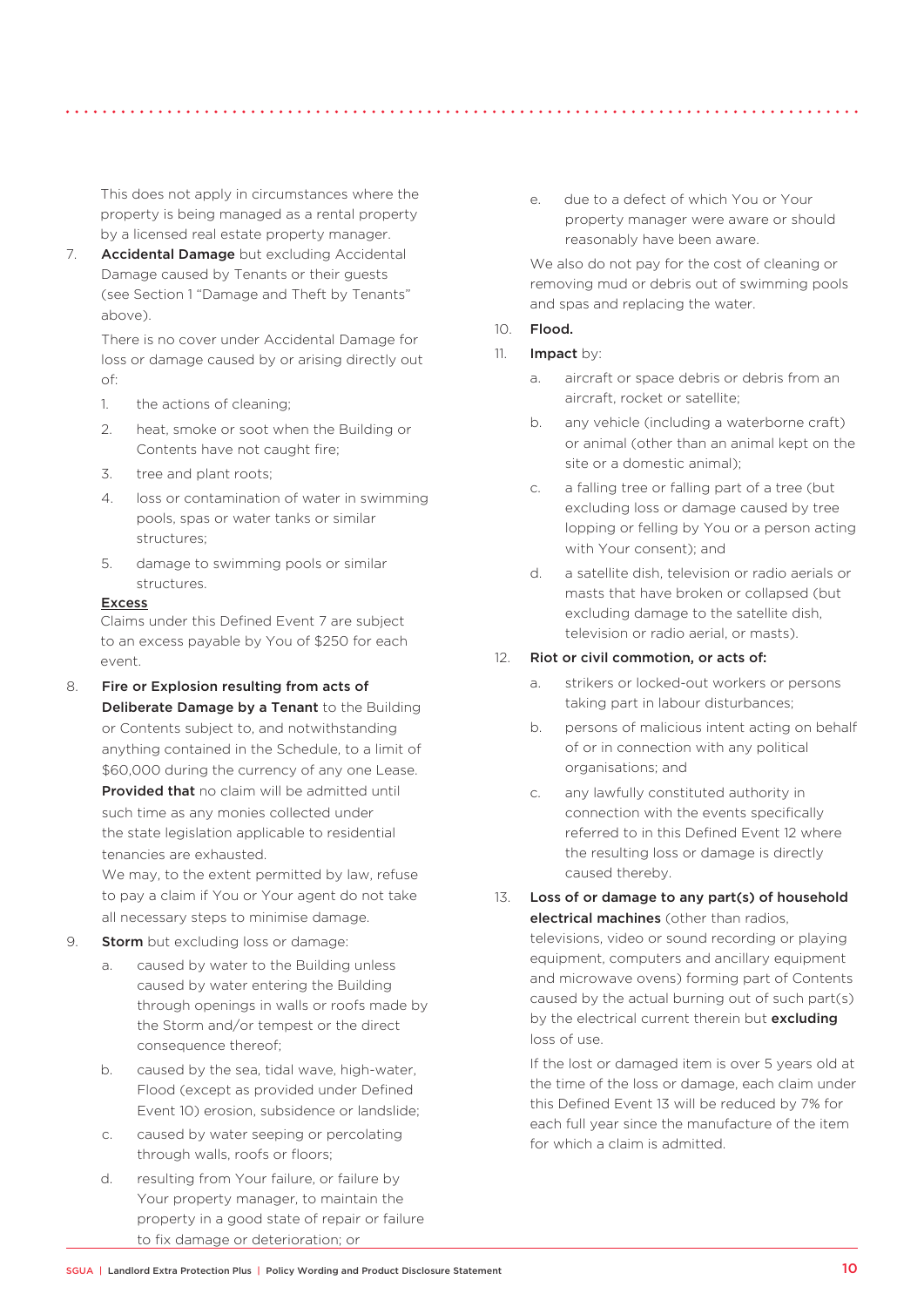# Additional Benefits - Applying to Section 4

If Your Schedule specifies that You are covered under this Section, then We will also cover You for (subject to the other terms and conditions of the Policy):

### 1. Legal Liability:

Amounts which You, as owner of the Premises, may become legally liable to pay as compensation in respect to any one accident, or series of accidents, arising out of one event or originating cause, that had resulted in:

- a. death, bodily injury or illness; and/or
- b. physical loss of or physical damage to property,

which occurred at the Premises during the Period of Insurance.

The maximum amount We will pay under this Additional Benefit is up to \$20,000,000 in respect of any one accident or series of accidents arising out of one event.

We will also pay in connection with any such valid claim all legal costs and charges and expenses:

- i. incurred with Our written consent in the settlement or defence of claims or litigation arising therefrom; and
- ii. recoverable by any claimant from You or from any other person insured by this Section of the Policy.

### We will not pay for claims under this Additional Benefit:

- a. arising out of the ownership, possession or use by You of any land or Building other than those Premises at the risk address shown in the Schedule;
- b. in respect of death, bodily injury or illness to any:
	- i. member of Your family ordinarily residing with You,
	- ii. person arising out of or in the course of employment of such person either in the service of You or of any other person insured by this Section of the Policy,
- iii. person arising from the transmission of any disease;
- c. in respect of damage to property belonging:
	- i. to or in the physical or legal control of You or any member of Your permanent household, or
	- ii. to any person in the service of either You or of any other person insured by this Section of the Policy;
- d. arising out of or in connection with any business or occupation carried on by You or of any other person insured by this Section of the Policy other than that of Landlord;
- e. arising out of or in connection with lifts, mechanically propelled vehicles (other than garden implements used for private purposes) watercraft, aircraft (other than model aircraft) or aircraft landing areas;
- f. arising out of alterations, additions, repairs or decorations to the Building which exceed a total cost of \$30,000;
- g. arising out of any liability imposed by contract;
- h. for any libel or slander;
- i. arising from a strata title Building unless such Building is insured by the Policy, however, this exclusion will not apply to Your liability which falls outside the responsibility of the body corporate or strata title company.

If You have effected more than one Policy with Us providing insurance in the terms of this Additional Benefit then Our liability under all policies shall not exceed \$20,000,000 in the aggregate in respect of any one accident or series of accidents arising out of one event or originating cause that is/are covered under both this Additional Benefit and any of those Policies.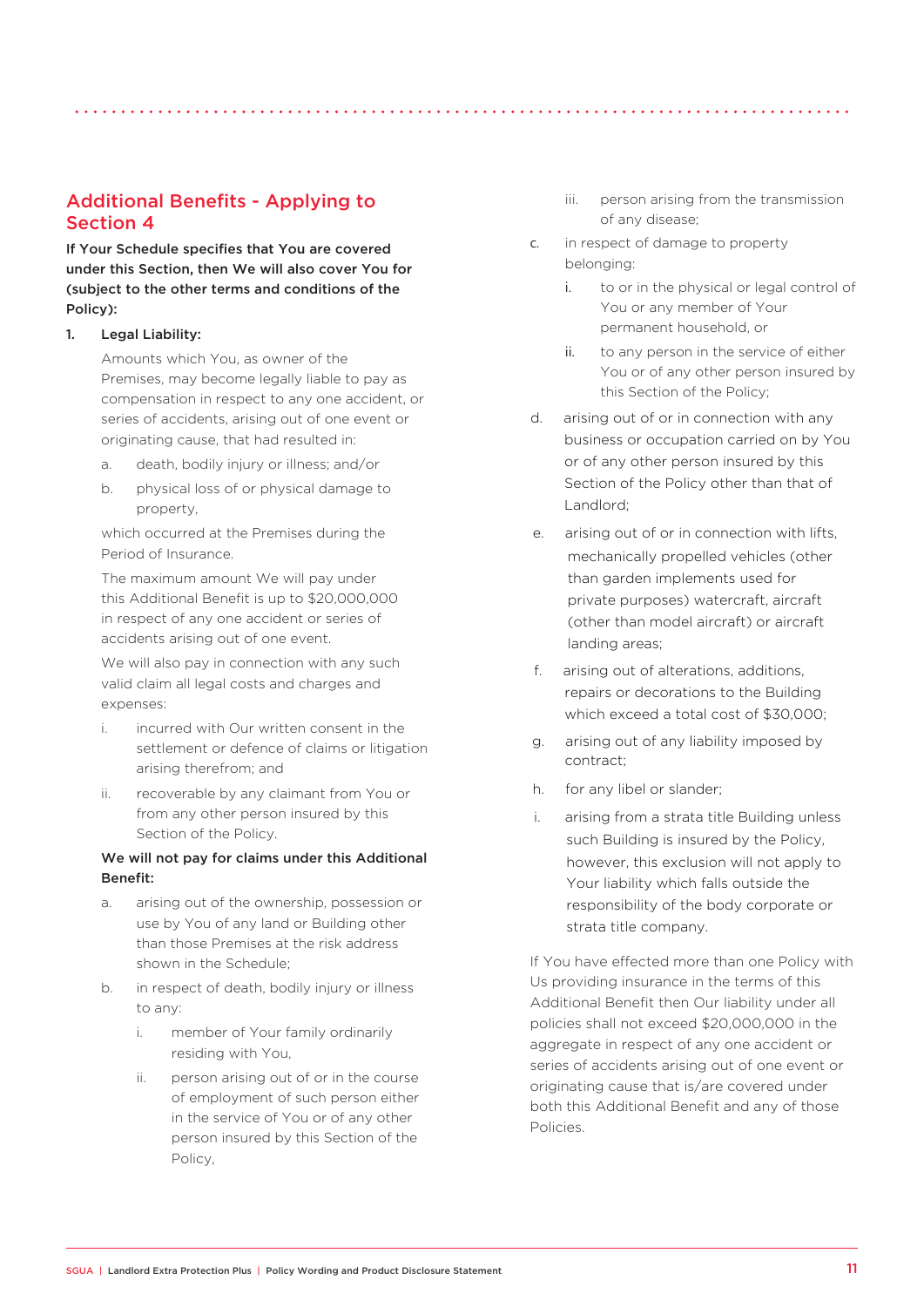# Conditions Applying only to Section 4

- 1. Reinstatement and Replacement Conditions Where there is a valid claim under Section 4 for Contents destroyed or damaged because of Defined Events 1 - 13, We will pay the replacement cost of any item of furniture or home electrical appliance (other than clothing and household linen) lost destroyed or damaged provided that the item is not more than 20 years old at the time of the loss destruction or damage. Replacement cost means the cost of replacing or repairing to a condition substantially the same as the condition of the item when new up to the sum insured stated on Your Schedule. Where Reinstatement conditions do not apply claims will be settled on an Indemnity Basis. Provided that:
	- a. this Condition will only apply to Defined Event 13 for property no more than 5 years old;
	- b. cover in respect of carpets, wall, floor and ceiling coverings, internal blinds and curtains is restricted to the room or rooms in which loss or damage occurs;
	- c. reinstatement or repair is effected without undue delay;
	- d. the property is maintained in good condition; and
	- e. until a sum equal to the cost of reinstatement or replacement has been actually incurred Our liability will be limited to the present value of the property destroyed or damaged.

# Section 5 - Loss of Rent Defined Events

If Your Schedule specifies that You are covered under this Section, We will insure You against loss of rent in the event of the Building or Contents being so damaged by any of the Defined Events under

Section 4 as to become untenantable (subject to the other terms and conditions of the Policy).

Provided that the damage which causes the Premises to become untenantable is to the:

- a. Building forming part of a strata title insured by any other Policy against the peril which caused the damage, or
- b. Building currently insured by another Policy issued by St George Underwriting Agency, or
- c. Building which does not form part of a strata title caused by Defined Event 8 under Section 4 - Contents, or
- d. Contents insured by the Policy.

The sum for which We will be liable will be proportionate to the time reasonably necessary for reinstatement not exceeding 52 weeks, plus, applicable to Building loss or damage only, up to 2 weeks for re-letting. The annual rent as per the Lease is to be taken as the basis of calculation of loss.

#### Prevention of Access

Irrespective of whether the Building or Contents are damaged, if rent is irrevocably lost due to access to the insured property being denied or restricted due to:

- i. Damage to neighbouring Premises in the near vicinity; or
- ii. A government authority prohibiting Your Premises from being occupied as a direct result of damage to, or threat of damage to, Your Premises or neighbouring Premises or Premises in the near vicinity;

We will indemnify You for such loss up to a maximum of 52 weeks' rent.

# General Exclusions - Applying to all **Sections**

The Policy does not cover loss or damage or liability:

- 1. a. to artificial turf:
	- b. to electrical contacts at which sparking or arcing occurs in ordinary working;
	- c. to lighting or heating elements, fuses or protective devices;
	- d. for any amount recoverable under a manufacturer's or retailer's guarantee or warranty;
	- e. caused by or arising from gradual deterioration including, rust, wear, tear, oxidation, change of colour, the exposure to light, atmospheric conditions or vibration unless caused by an insured event;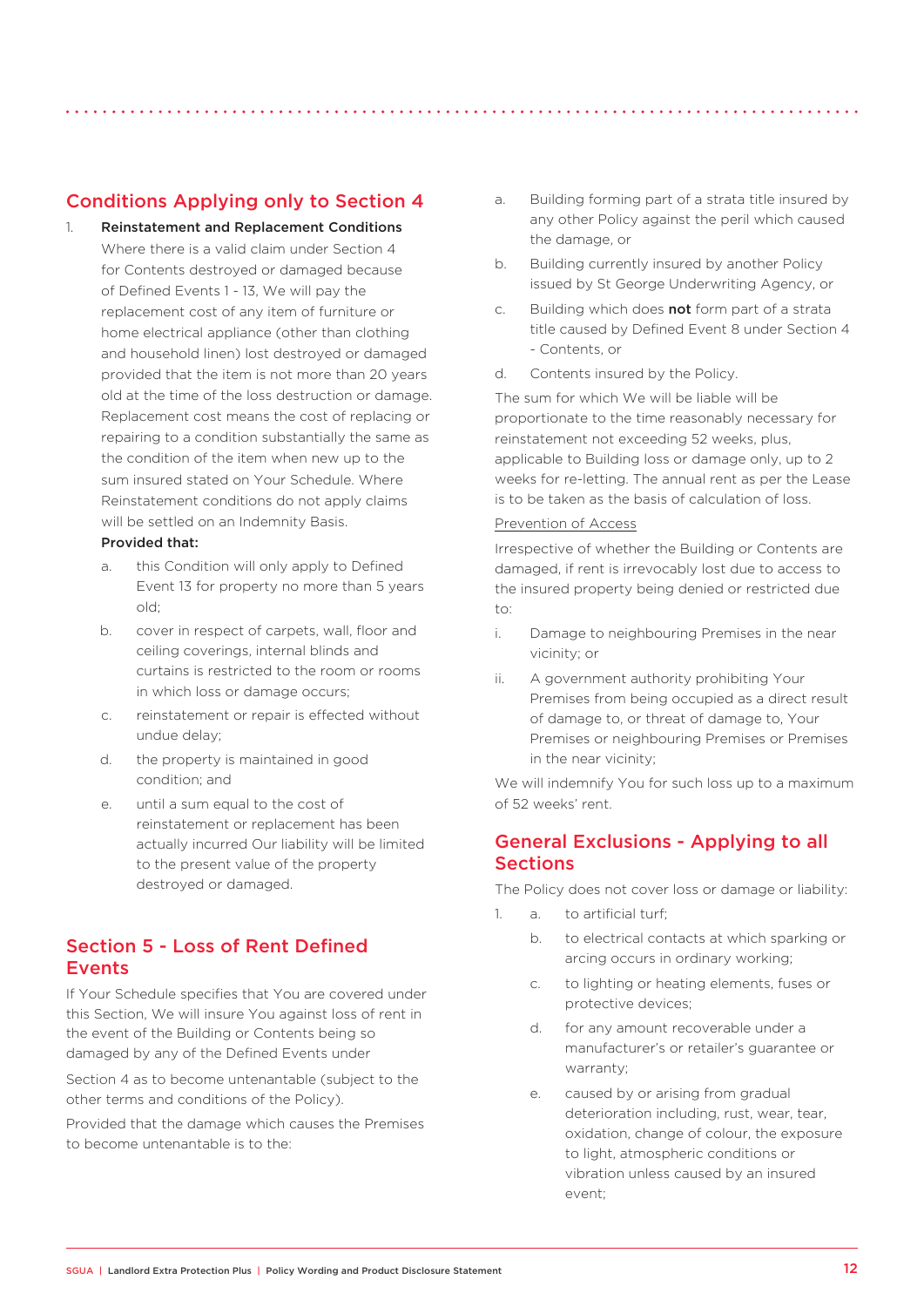- f. caused by or arising from mould or mildew, wet or dry rot, rising damp or dampness unless caused by an insured event:
- g. caused by or arising from lack of maintenance;
- h. caused by or arising from scratching or denting;
- i. caused by or arising from inherent defects or faults, faulty workmanship, structural faults, faulty design;
- j. caused by or arising from animals, birds, insects, rats or mice, other than the cover provided under Section 1: Damage and Theft by Tenants.
- k. caused by or arising from roots from trees, plants, shrubs or grass other than the cover In additional benefits applying to Section 4;
- l. caused by or arising from any intentional act committed by You, Your family or by any person acting with Your express or implied consent;
- m. caused by or arising from acts of Tenants with consent of You or a representative of You;
- n. caused by or arising from actions of the sea including tidal waves and high tides;
- o. caused by or arising from a bushfire grassfire, named cyclone or Flood that occurs within 72 hours of the start of this Policy. However, We will cover these incidents if Your Policy began on the same day:
	- You bought the property; or
	- another Policy covering property expired. If this is the case. We will pay up to the sum insured covered under the expired Policy (any increase in the Building Sum Insured will not be covered for these events in the first 72 hours).
- p. caused by or arising from water seeping through a wall or floor;
- q caused by or arising from water entering through openings made by alterations or additions;
- r caused by or arising from any earth movement or vibration including erosion, subsidence, landslide, mudslide, settling, collapse, earth shrinkage and expansion not directly caused by and occurring within 72 hours of an:-
	- earthquake or tsunami;
	- Storm, rainwater, flood, wind;
	- explosions:
	- escape of liquids from a fixed pipe or something attached to a fixed pipe, fixed gutter, fixed tank or fixed drain;
- s. caused by or arising from any loss or damage arising out of or connected with keys being provided for the purpose of property inspections;
- t. caused by or arising from the Tenant utilising the Premises for trade, manufacturing or childcare with Your knowledge and/or consent;
- u. caused by or arising from mechanical, electronic or electrical breakdown or malfunction unless caused by a defined event;
- v. to swimming pools, spas, septic tanks, water tanks (and other in-ground or above-ground structures or their surrounds) caused by hydrostatic pressure or hydrodynamic pressure;
- w. caused by or arising from the removal or weakening of supports or foundations for the purpose of alterations, renovations or repair;
- x. caused by or arising from settling, shrinkage or expansion in Building, foundations walls or pavements;
- y. caused by or arising from consequential loss other than as provided under Section 2 (Tenant's Default) or Section 5 (Loss of Rent);
- z. caused by or arising from or in any way connected with war, invasion, acts of foreign enemies, hostilities (whether war is declared or not), civil war, rebellion, revolution, insurrection or military or usurped power;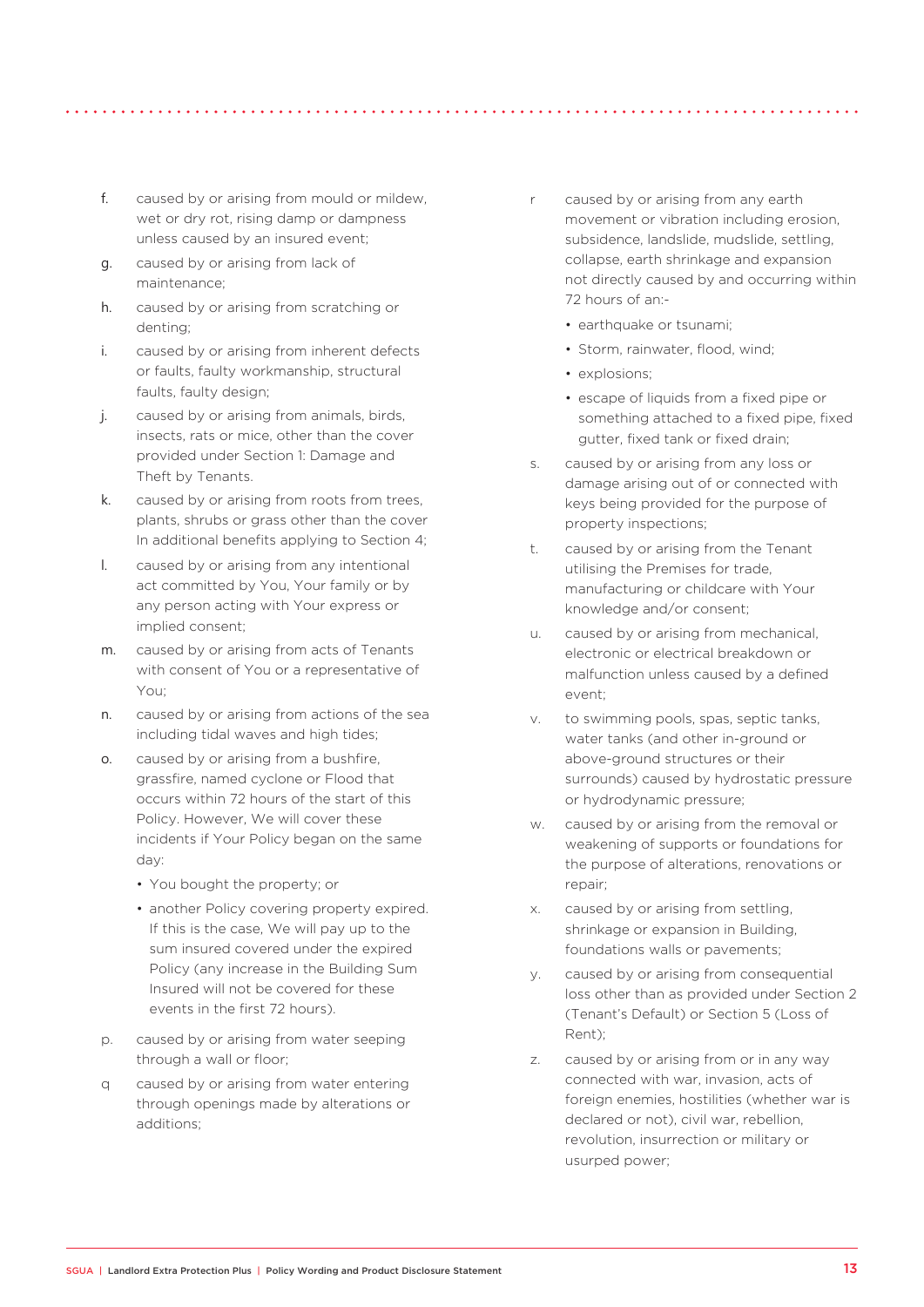- aa. caused by or in relation to Subletting
- bb. any order of any government, public or local authority including confiscation, nationalization, requisition, repossession of or damage to Your Building and/or Contents;
- cc. caused by or arising from direct or indirect exposure to radiation or contamination by radioactivity from any nuclear fuel, nuclear waste or nuclear material

#### 2. Absolute Asbestos Exclusion

We will not cover Your legal liability for claims caused by, arising from, or in any way connected with the existence, at any time, of asbestos.

### 3. Cyber Exclusion

We will not cover Your legal liability for claims caused by, arising from, or in any way connected with, the existence, use, operation or maintenance, at any time, of electronic mail, a computer virus or an internet site or other internet-based service, intranet or any web site.

### 4. Terrorism

This Policy does not cover loss, liability, injury, illness, death, cost or expense caused by, arising from, or in any way connected with:

- a. any act of terrorism arising directly or indirectly out of or in any way connected with biological, chemical, radioactive or nuclear pollution or contamination or explosion; or
- b. An act of controlling, preventing, suppressing, retaliating against, or responding to any act referred to in (a) above

An act of terrorism includes, but is not limited to, any act, preparation in respect of action or threat of action, designed to:

- a. influence a government or any political division within it for any purpose, and/or
- b. influence or intimidate the public or any section of the public with the intention of advancing a political, religious, ideological or similar purpose.

This exclusion takes precedence over any other provision or endorsement of the Policy.

The above Terrorism exclusion will apply to all sections of the Policy, unless otherwise provided for in the Terrorism Insurance Act 2003.

# General Conditions - Applying to all Sections

### 1. Occupancy

We may, to the extent permitted by law, not pay a claim if the Building is not:

- a. used solely for private residential purposes: and
- b. subject to a Lease.

#### 2. Property Condition Report

We may, to the extent permitted by law, not pay for any claim under Sections 1 and 2 if a Property Condition Report has not been completed and signed by You (or Your representative) and the Tenant upon commencement of the Lease.

#### 3. Cancellation

- a. You may cancel the Policy at any time by advising Us in writing. Cancellation by You will be effective from 4pm on the later of the day We receive the cancellation notice or the date specified in the notice.
- b. We have the right to cancel the Policy where permitted by and in accordance with the law. For example, We may cancel the Policy in certain circumstances. These include:
	- if You failed to comply with Your Duty of Disclosure; or
	- where You have made a misrepresentation to Us during negotiations prior to the issue of the Policy; or
	- where You have failed to comply with a provision of the Policy, including the term relating to payment of premium; or
	- where You have made a fraudulent claim under the Policy or under some other contract of insurance that provides cover during the same period of time that Our Policy covers You; or
	- where We agree to accept payment of premium by seven or more periodic instalments and at least one instalment remains unpaid in excess of one month from the date on which it was due and payable.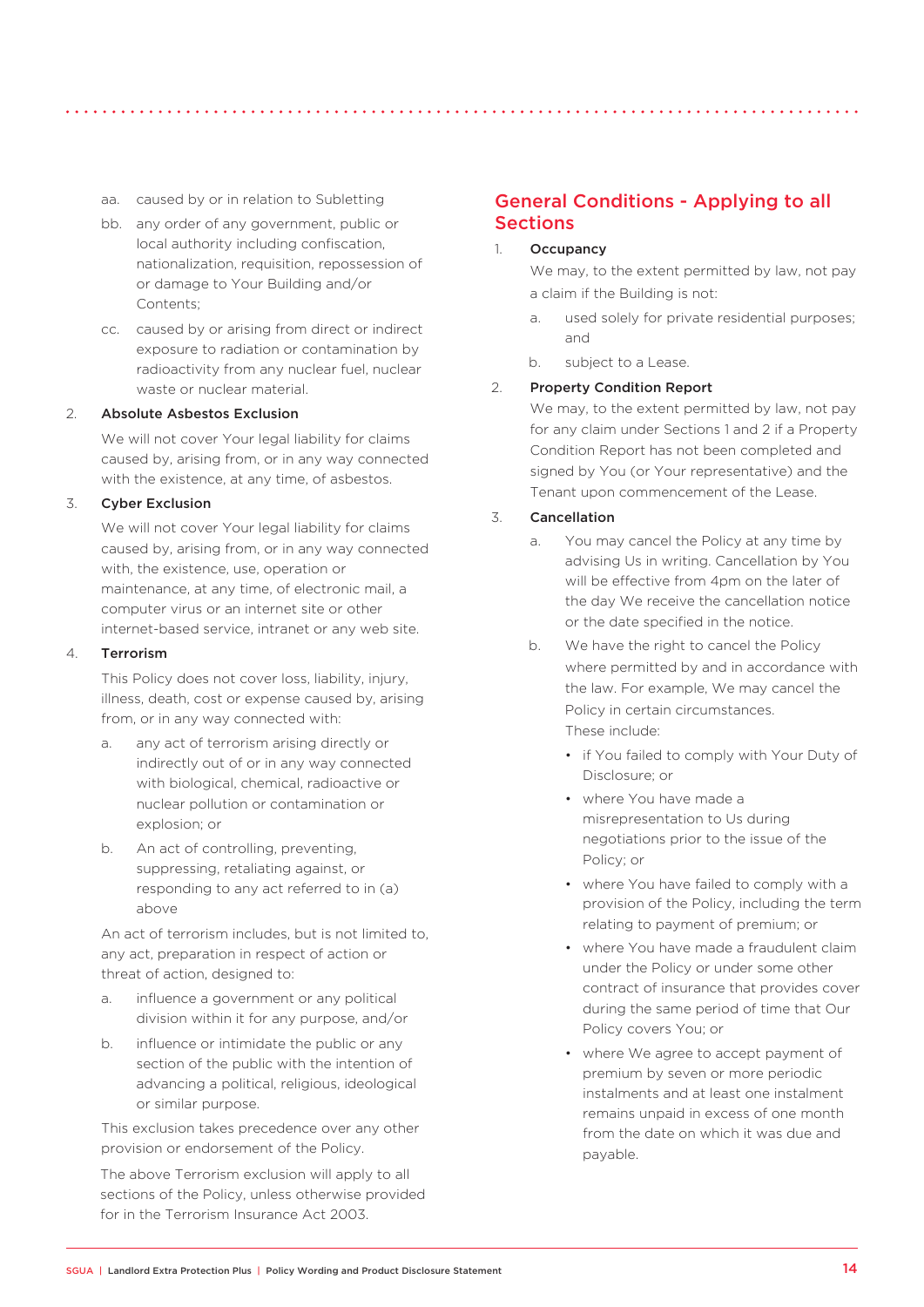- c. If We decide to cancel the Policy, We will (as relevant) give notice to You personally or to Your last known address. Such notice will be effective from 4pm on the third business day after the day it is given to You, unless it specifies a later date or such earlier time in accordance with the Insurance Contracts Act.
- d. Subject to (e), if You or We cancel the Policy We may deduct a pro rata proportion of the premium for time on risk. reasonable administrative costs related to the acquisition and termination of the Policy and any government taxes or duties We cannot recover.
- e. In the event that You have made a claim under the Policy and We have agreed to pay the full Sum Insured for Your property, the policy comes to an end and no return of premium will be made for any remaining period of insurance.

#### 4. Claims Settlement and Procedure

Where We have a right to reduce or refuse to pay Your claim as a result of the operation of a term set out in the Policy, You may make a submission to Us, either before or after We make a decision, explaining why it would be unfair or unreasonable for Us to apply that term in the circumstances. We will not rely on a term in a manner that is detrimental to You if it would be unfair to do so.

- a. We may, at Our option and unless otherwise specified in the Policy, settle any claim by payment, reinstatement, replacement or repair
- b. If loss or damage or an event occurs which is likely to result in a claim, You must at Your own expense:
	- i. advise Us immediately of full details of any loss, damage, injury or notice of claim against You;
	- ii. provide Us with all information and evidence We may reasonably require;
	- iii. take all reasonable precautions to prevent further loss or damage or liability;
	- iv. immediately inform the police of any actual or attempted malicious damage or theft, housebreaking or attempts to commit any of these; and
- v. give to Us or Our representative, within thirty (30) days of the event, a written statement of the claim and any further information and proof which We may reasonably require.
- c. Where claims are made against You or any other person insured by the Policy:
	- i. You or such other person must not admit responsibility or offer or agree to settle the claim without Our consent;
	- ii. We will be entitled to take over and conduct in Your name or such other person any legal proceedings to defend the claim and seek any legal remedy against other persons;
	- iii. We will have full discretion in the conduct of negotiations, proceedings and settlement of the claim and You or such other person must give such information and assistance as We may reasonably require.

### 5. Fraudulent Claims

If any claim is in any respect fraudulent or if any fraudulent means or devices are used by You or anyone acting on Your behalf to obtain any benefit under the Policy, We will, to the extent permitted by law, refuse payment of such claims.

### 6. **Cooling-Off Period**

You may return Your Policy (including a renewal) if You are not happy with it. To do so, You must write to St. George Underwriting Agency (see details on the front page) asking to return Your Policy. The letter must be received by St. George Underwriting Agency within 30 days of the date We entered into the Policy with You. St. George Underwriting Agency will cancel it from the time that Your notification is received. This does not affect Your cancellation rights in the Policy. However, You cannot return Your Policy if:

- a. You have exercised any rights under the Policy (e.g. a claim has been made) or Your rights have ended (e.g. the Period of Insurance has finished); or
- b. it covers an event that will start and end within the 30 day period (e.g. a short-term holiday rental less than 30 days) and the event has ended.

If You exercise Your cooling off right, We will refund any money that You have paid to Us but We may deduct any Government taxes or duties We cannot recover.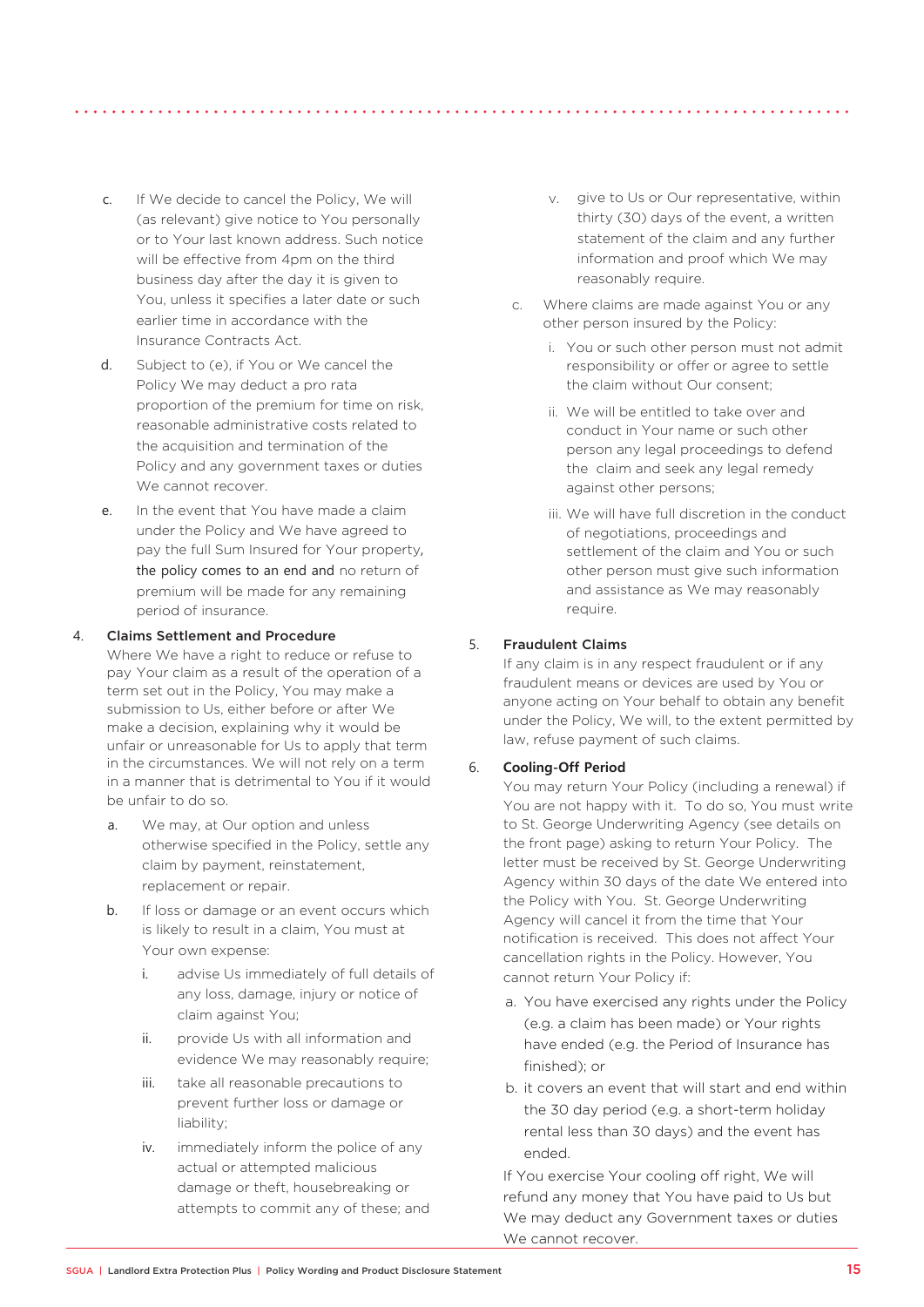- a. Any person claiming under the Policy shall, at Our request and at Our expense, do and concur in doing and permit to be done all such acts and things as may be necessary or reasonably required by Us for the purpose of enforcing any rights and remedies, or of obtaining relief or indemnity from other parties to which We shall be or would become entitled or subrogated upon Us paying for or making good any destruction or damage under the Policy.
- b. If We make any recovery as a result of such action, You may only recover from Us any amount by which the amount recovered by Us exceeded the amount paid to You by Us in relation to the loss.

### 8. GST Notice

Any claim payments made under this Policy will be based on GST inclusive costs, up to the relevant amount covered, or maximum amount that We pay. However, if You are, or would be, entitled to claim any input tax credit for the repair or replacement of insured property or for other things covered, We will reduce any claim under the insurance by the amount of such input tax.

You are required to tell Us Your entitlement to an input tax credit. If You fail to disclose or understate Your entitlement, You may be liable for GST on a claim We pay.

#### Disclosure – Input tax credit entitlement

If You register, or are registered for GST, You are required to tell Us Your entitlement to an input tax credit on Your premium. If You fail to disclose or understate Your entitlement, You may be liable for GST on a claim We may pay. This Policy does not cover You for this GST liability, or for any fine, penalty or charge for which You may be liable.

# Other Information

#### Renewal procedure

Before this Policy expires We will advise You in writing if We are prepared to renew by sending a renewal invitation advising the amount payable to renew the Policy. Alternately, We will advise if renewal will not be offered.

You should check the details in your renewal notice and inform us of any changes, such as your address or payment arrangements. You should also check Your sum insured and consider if Your level of insurance is still appropriate. Unless You opt out of the automatic renewal process by notifying Us in writing to contrary, Your cover will be automatically renewed for the following year.

This document also applies to any offer of renewal We may make, unless We tell You otherwise.

It is important that You check the information shown before renewing each year to satisfy Yourself that the details are correct.

#### Your Duty of Disclosure

Before You enter into an insurance contract, You have a duty to tell Us anything that You know, or could reasonably be expected to know, that may affect Our decision to insure You and on what terms.

You have this duty until We agree to insure You. You have the same duty before You renew, extend, vary or reinstate an insurance contract.

You do not need to tell Us anything that:

- reduces the risk We insure You for;
- is common knowledge;
- We know or should know as an insurer; or
- We waive Your duty to tell Us about.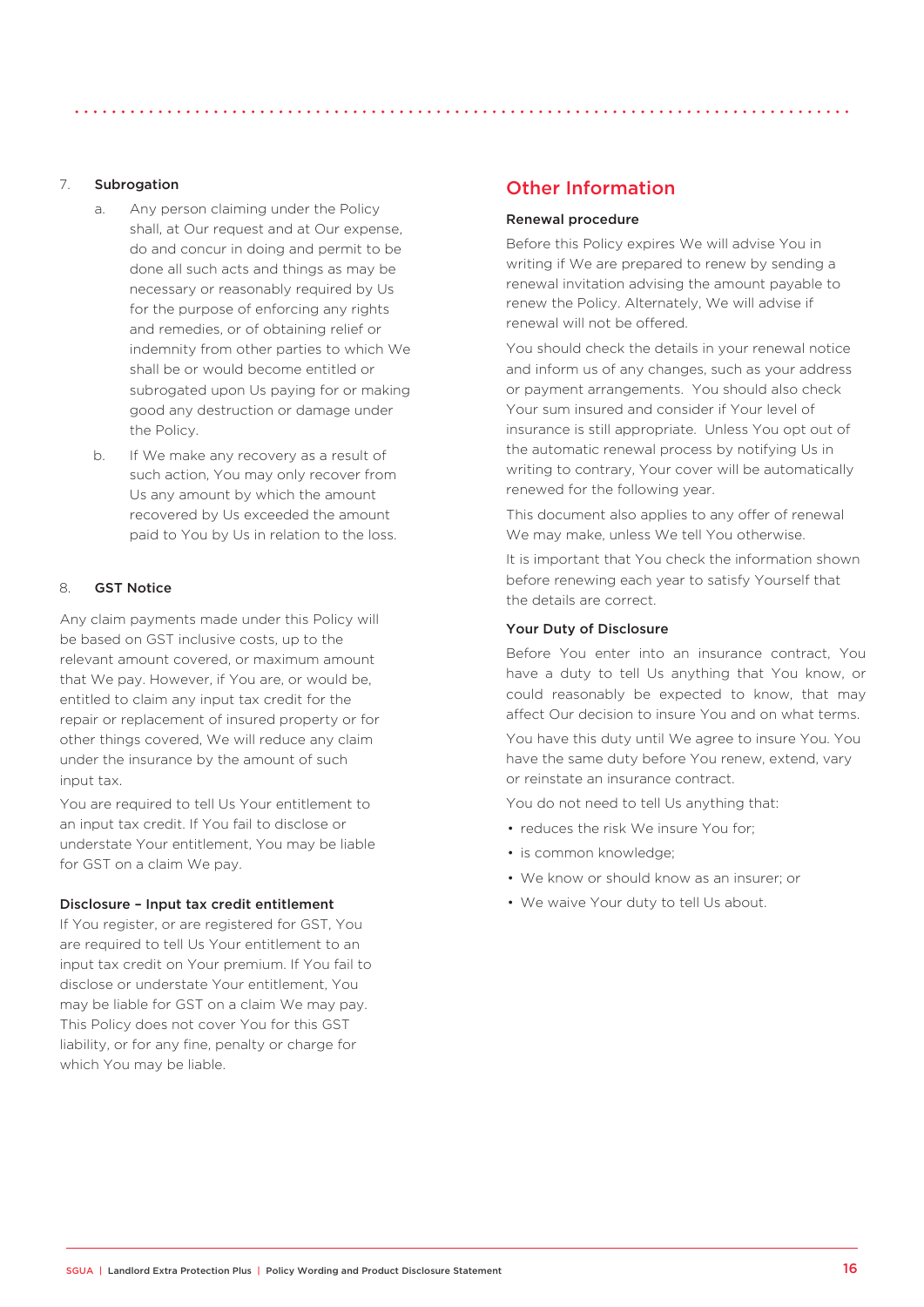#### If You do not tell Us something

If You do not tell Us anything You are required to, We may cancel Your contract or reduce the amount We will pay You if You make a claim or both. If Your failure to tell Us is fraudulent, We may refuse to pay a claim and treat the contract as if it never existed.

#### Who does the duty of disclosure apply to?

Everyone who is insured under the Policy must comply with the relevant duty.

### What happens if You or they do not comply with either duty?

If You or they do not comply with the relevant duty, We may cancel the Policy or reduce the amount We pay if You make a claim. If fraud is involved, We may treat the Policy as if it never existed and pay nothing.

### The Goods and Services Tax (GST) and Your insurance

You must advise Us if You are registered, or required to be registered, for GST purposes, and You must, when requested, tell Us what Your entitlement to Input Tax Credits (ITCs) is for Your insurance premium. If You fail to disclose or understate Your entitlement, You may be liable for GST on a claim We pay.

The premium on this Policy includes an amount for GST and if We pay a claim Your GST status may determine the amount to be paid on the claim.

#### How We protect Your privacy

We are bound by the Australian Privacy Principles (APPs) under the Privacy Act 1988 (Cth) and comply with the Privacy Act 1988 (Cth). We are committed to ensuring that all Our business dealings comply with the APPs and acknowledge the importance of keeping personal details for individuals confidential and secure.

We collect personal information for the purpose of providing insurance, including arranging insurance, policy administration and claims handling. Without this information, We are not able to provide You with the services You require.

If You would like a copy of Our privacy policy, would like to seek access to or correct Your personal information, or opt out of receiving materials We send, please contact Us.

### Dispute resolution process – helping You solve any problems

SGUA places the highest priority on providing prompt, efficient and friendly service including protecting Your privacy. We welcome every opportunity to resolve any concerns You may have with Our products or service.

#### 1. Let Us know about Your concerns

If You have a complaint concerning the financial product or services provided to You, please contact Us and We will do Our best to resolve them.

Phone: 1800 355 559

Email: resolution@sgua.com.au

When You make Your complaint please provide as much information as possible. Our aim is to resolve all complaints as soon as possible, however where We can't resolve Your concern immediately We will try to resolve it within 15 business days.

### 2. Escalate Your complaint to Our internal Dispute Resolution Team

If We haven't responded to Your complaint within 15 business days, or if You're not satisfied with how We've tried to resolve it, You can ask for Your complaint to be escalated for an Internal Dispute Resolution (IDR) review by a Dispute Resolution Specialist by contacting Our Internal Dispute Resolution Committee.

| Mail:  | The Hollard Insurance Company Pty Ltd |  |
|--------|---------------------------------------|--|
|        | Internal Dispute Resolution Committee |  |
|        | Locked Bag 2010 St Leonards NSW 1590  |  |
| Phone: | 02 9253 6600                          |  |
| Email  | resolution@hollard.com.au             |  |

#### 3. Seek an external review of Our decision

If You are not satisfied with Our response or if We've taken more than 45 days to respond to You from the date You first made Your complaint You may lodge a complaint with the Australian Financial Complaints Authority (AFCA) at:

Mail: Australian Financial Complaints Authority GPO Box 3, Melbourne, Victoria 3001

| Phone: | 1800 931 678     |
|--------|------------------|
| Email: | info@afca.org.au |

Website: www.afca.org.au

The AFCA service is provided to You free of charge. A decision by AFCA is binding on Us but is not binding on You. You have the right to seek further legal assistance.